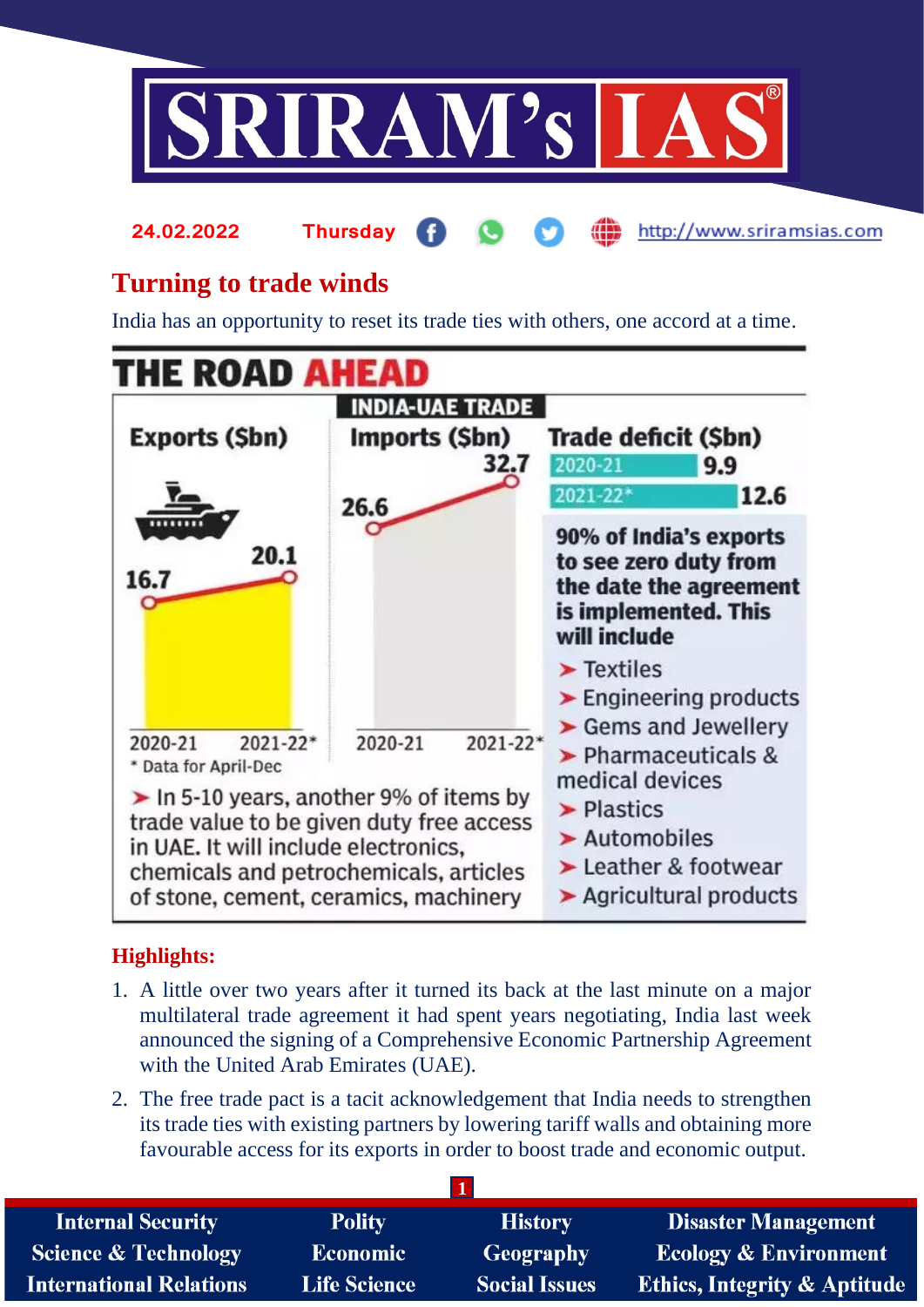

#### http://www.sriramsias.com **24.02.2022 Thursday**

- 3. With the COVID-19 pandemic having thrown into sharp relief the public health and economic vulnerabilities of an increasingly interconnected world, a reflexive urge to turn inward was evident in the last two years as nations imposed tight travel and entry restrictions in a bid to protect their populations.
- 4. And ironically, even as India sought to promote atmanirbharta or self-reliance, the pandemic also depressed domestic consumption demand, dragging down overall economic output.
- 5. Exports on the other hand have rebounded strongly, with growth outpacing even the pre-pandemic levels.
- 6. It is in this backdrop that the Government's renewed push to negotiate its bilateral free trade agreements is a welcome change in tack and signals that India is keener to strengthen trade ties with individual partner countries on equitable terms rather than be tied into multilateral pacts that do not necessarily address its key concerns.

### **India-UAE Pact:**

- 1. That the accord was finalised in less than six months' time, from the start of negotiations in September, is a testimony to the strength of the bilateral ties and the recognition that there is more to gain from a deepening of the relationship.
- 2. The UAE is already India's third-largest trading partner with bilateral trade in 2019-20 valued at \$59 billion. While India's exports amounted to about \$29 billion in the pre-pandemic fiscal year ended March 2020, the UAE supplied India with \$10.9 billion worth of crude oil in that period and counts New Delhi as its second-largest trading partner.
- 3. The two partners now aim to leverage the free trade deal to lift bilateral merchandise trade to \$100 billion over the next five years.
- 4. While the fine print of the tariff concessions on both sides is yet to be spelt out, India has made it clear that a range of exports including textiles and jewellery are set to benefit from a zero-duty regime once the accord is formally operationalised by May.

| <b>Internal Security</b>        | <b>Polity</b>       | <b>History</b>       | Disaster Management                     |
|---------------------------------|---------------------|----------------------|-----------------------------------------|
| <b>Science &amp; Technology</b> | <b>Economic</b>     | <b>Geography</b>     | <b>Ecology &amp; Environment</b>        |
| <b>International Relations</b>  | <b>Life Science</b> | <b>Social Issues</b> | <b>Ethics, Integrity &amp; Aptitude</b> |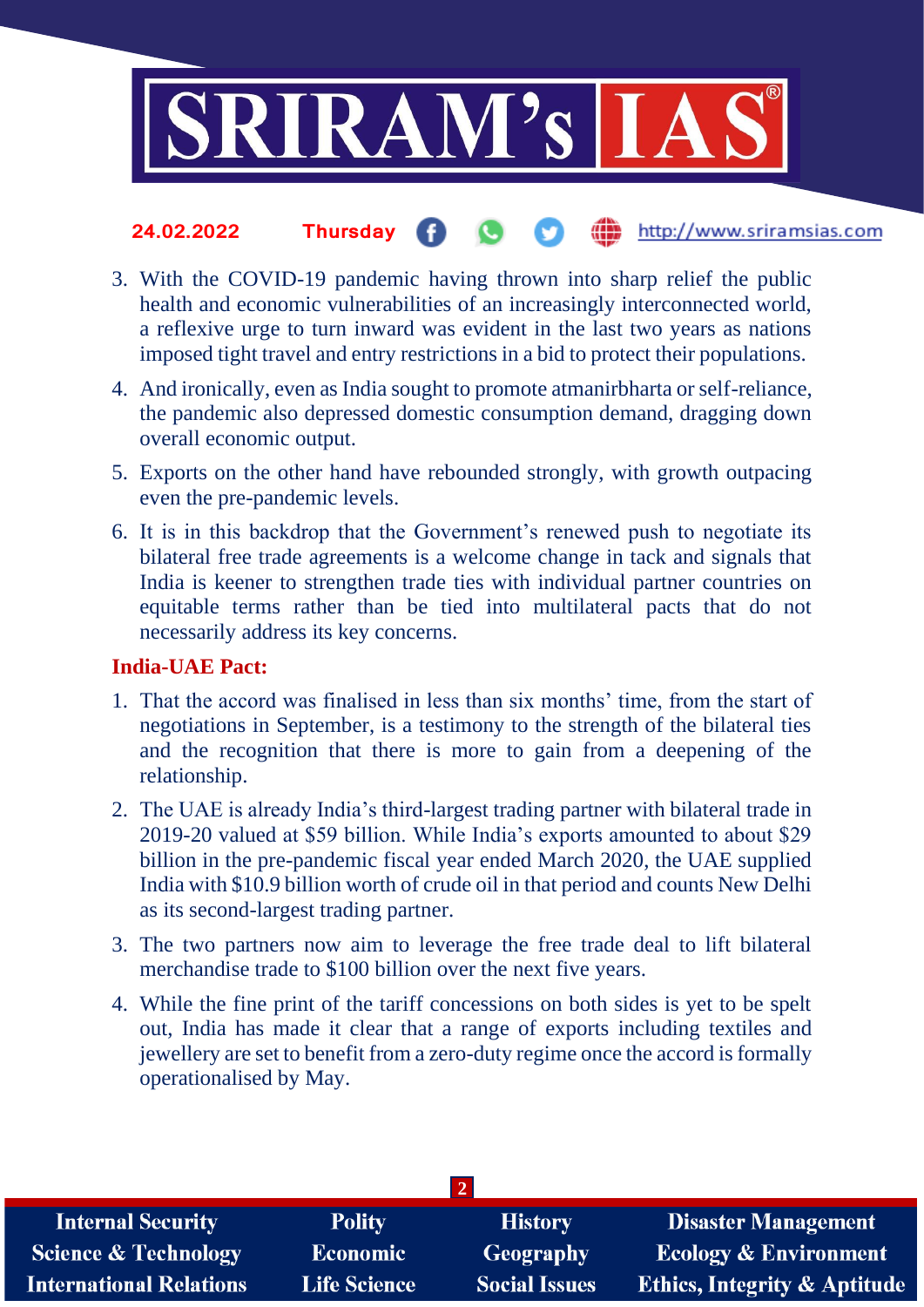

- **24.02.2022 Thursday** the http://www.sriramsias.com
- 5. Two-way investment flows and remittances a major source of foreign exchange earnings for India given the largely Indian workforce in the UAE are also expected to receive a fillip.
- 6. With multiple other FTAs in the pipeline, India has a fresh opportunity to reset its trade ties with the international community, one accord at a time.

## **Drafting a new Constitution is impossible**

That the Centre is suppressing the powers of the States is not reason enough for a new statute.

### **The context:**

- 1. Recently, the Chief Minister of Telangana said India needs a new Constitution, as, according to him, governments at the Centre over the years have been suppressing the powers of the States.
- 2. Being a citizen and a constitutional head of state, he was not wrong in exercising his fundamental right to express his views freely. Nor was what he said wrong: Central governments have indeed been suppressing the powers of the States in various ways.
- 3. The Supreme Court, in judgments such as S.R. Bommai v. Union of India (1994) and Govt. Of NCT of Delhi v. Union of India (2018), has castigated governments at the Centre for this.

### **Why is it impossible**

- 1. Noted jurist Fali S. Nariman, in a lecture titled 'The Silences in Our Constitutional Law', delivered in 2005, rightly said, "We will never be able to piece together a new Constitution in the present day and age even if we tried: because innovative ideas — however brilliant, howsoever beautifully expressed in consultation papers and reports of commissions — cannot give us a better Constitution.
- 2. In Constitution-making there are other forces that cannot and must never be ignored — the spirit of persuasion, of accommodation and of tolerance — all three are at a very low ebb today". We can add a few more forces that cannot be ignored today, such as casteism, nepotism and corruption.

| <b>Internal Security</b>        | <b>Polity</b>       | <b>History</b>       | <b>Disaster Management</b>              |
|---------------------------------|---------------------|----------------------|-----------------------------------------|
| <b>Science &amp; Technology</b> | <b>Economic</b>     | Geography            | <b>Ecology &amp; Environment</b>        |
| <b>International Relations</b>  | <b>Life Science</b> | <b>Social Issues</b> | <b>Ethics, Integrity &amp; Aptitude</b> |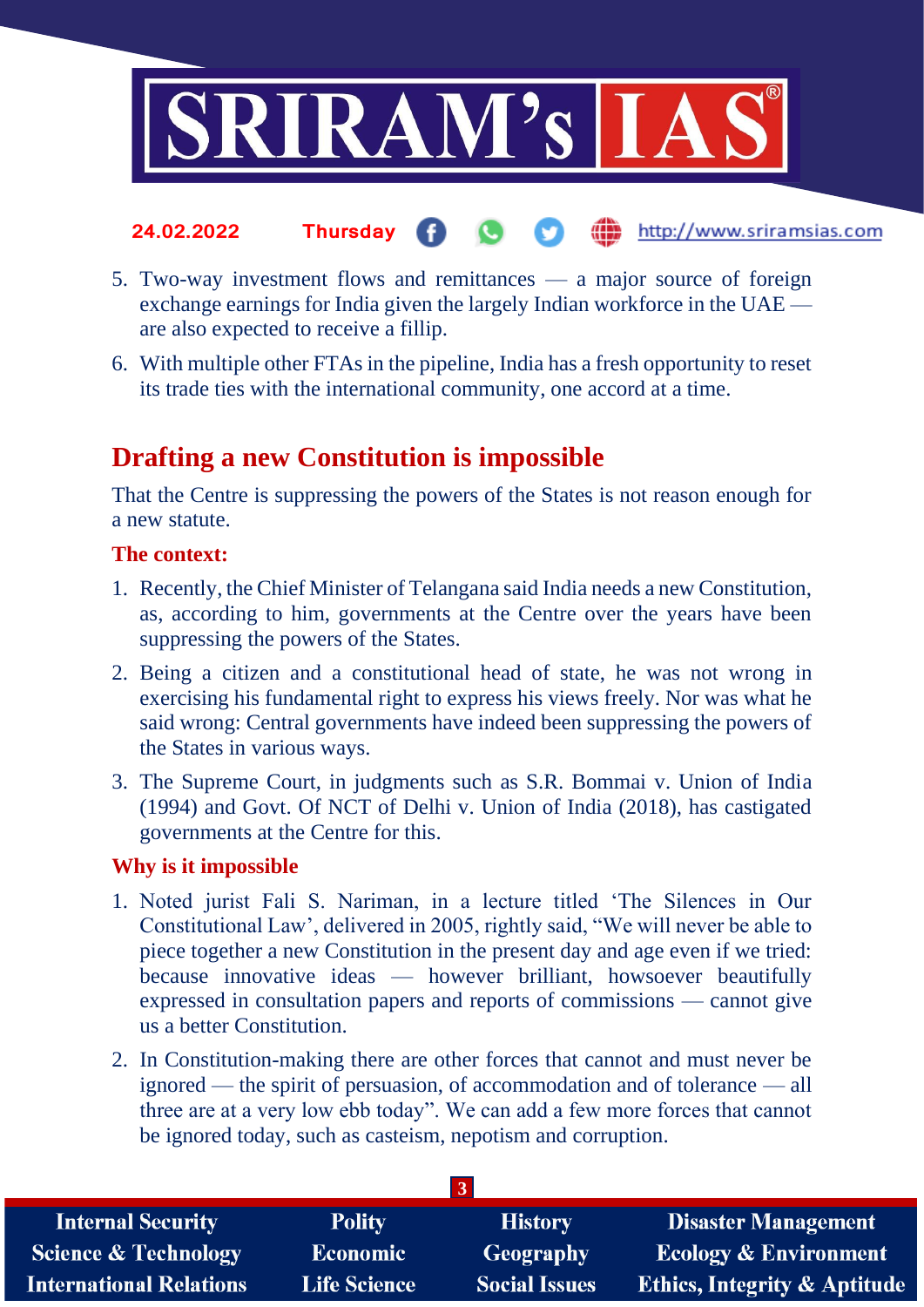

#### the http://www.sriramsias.com **24.02.2022 Thursday**

### **Trusting the talent of dissenter:**

- 1. This article highlights a few events that took place while India's Constitution was drafted to argue how these events may never take place in the present scenario.
- 2. The first is the appointment of B.R. Ambedkar as chairman of the Drafting Committee. Ambedkar was fighting to ensure rights for the depressed classes and, in his own words, he came to the Assembly to "safeguard the interests of the Scheduled Castes". But he was trusted for his passion and talent and elected chairman of the Drafting Committee by the Constituent Assembly, which was dominated by Congress.
- 3. The result is the Constitution we see today, which safeguards the rights of majority and minority communities. Today, when caste and nepotism play a pivotal role in electing even a ward member, consensus over a new Constitution would be impossible.

### **Value of time:**

- 1. It took two years, 11 months and 18 days to draft the present Constitution. During this period, the members read the constitutions of other nations, consulted constitutional experts, drafted the Constitution, debated it, redrafted it and approved it.
- 2. During Constituent Assembly debates, if five minutes were wasted one day, the House would assemble five minutes earlier the next day and sit until night to complete pending work.
- 3. This showed value for time, and value for work done for the nation. Now, all we see is ruckus and noise in Parliament, with little debate or discussion taking place on Bills.

### **Debate and Dissent:**

- 1. During Constituent Assembly debates, dissenters and hard-core critics were tolerated and their suggestions, if found apt, were accommodated. If their suggestions were not found apt, there would be a healthy debate.
- 2. Now, Bills are passed without allowing Opposition members to express their views completely, let alone accommodating their suggestions.

| <b>Internal Security</b>        | <b>Polity</b>       | <b>History</b>       | <b>Disaster Management</b>              |
|---------------------------------|---------------------|----------------------|-----------------------------------------|
| <b>Science &amp; Technology</b> | <b>Economic</b>     | Geography            | <b>Ecology &amp; Environment</b>        |
| <b>International Relations</b>  | <b>Life Science</b> | <b>Social Issues</b> | <b>Ethics, Integrity &amp; Aptitude</b> |